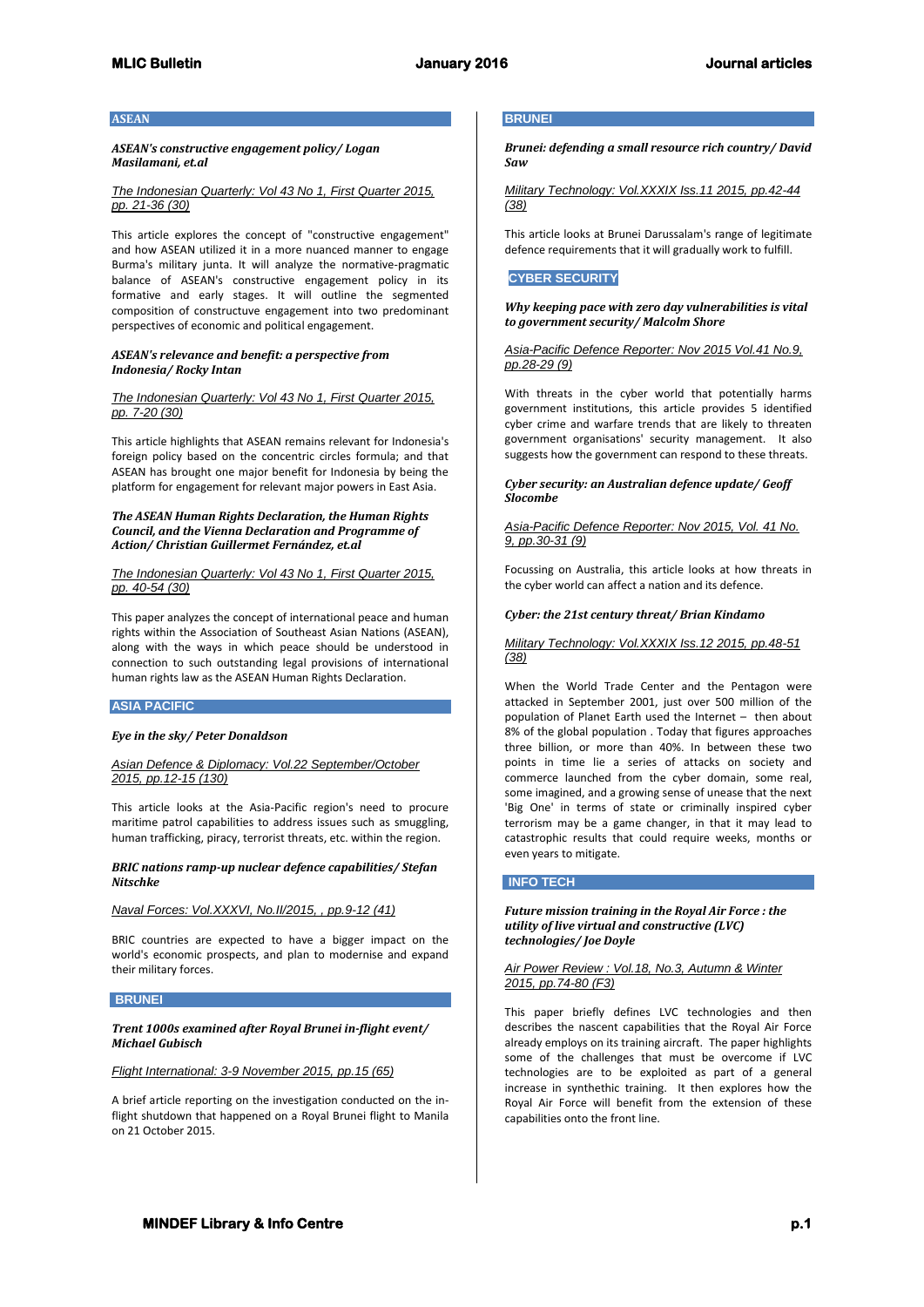### **LEADERSHIP**

## *Air force leaders take note: the army is changing/ Jason Earley*

#### Military Review: November-December2015, pp.77-84 (81)

An air force officer discusses how planned changes in Army structure, size and doctrine will effect the air force and its leaders.

#### *Leading soldiers with – not primarily through – communication technology/ Andrew B. Stipp*

### *Military Review: November-December2015, pp.101-107 (81)*

Interpersonal relationships should be enhanced by the use of technology, but technology must never be allowed to supplant those relationships. Face-to-face communication, or other active communication techniques, should be the preferred means for leaders to understand their soldiers' values, principles and emotions.

#### *On operational leadership/ Milan Vego*

### *Joint Force Quarterly: Issue 77, 2nd Quarter 2015, pp.60-69 (79)*

Success of any military organization depends on the experience and good judgment of its leaders. Ideally, all commanders should have a high level of professional education and training in addition to some critically important character traits. Moreover, the higher the level of command, the more important it is that commanders and staff meet these requirements. Wars are not won or lost at the tactical level but at the operational and strategic levels. Hence, it is critically important that operational commanders are selected based solely on their proven or potential warfighting abilities and not their political connections or management skills.

#### **MALAYSIA**

*Programme of work: Malaysia's increase in regional naval prominence/ Stefan Nitschke*

*Naval Forces: Vol.XXXVI, No.II/2015, , pp.76-78 (41)*

The Royal Malaysian Navy evolves into a modern fleet able to secure the country's maritime interests.

### *The Malaysian defence industry: capable, eager and willing but largely neglected/ Dzirhan Mahadzir*

*Military Technology: Vol.XXXIX Iss.3 2015, pp.22-25 (38)*

This article discusses the Malaysian Defence Industry's Catch 22 troubles, the Malaysian Armed Forces (ATM), the spiral of modernisation, and gives an overview of what the future might bring.

### **MIDDLE EAST**

#### *Rise of the caliphates/ Romain Quivooij*

*Military Technology: Vol.XXXIX Iss.12 2015, pp.43-47 (38)*

This article draws a comprehensive picture of the so-called "Islamic State" (IS) and assesses its potential for development, while examining some of the main challenges associated with the implementation of counter-strategies.

#### **MIDDLE EAST**

*Combating terror: Arab leaders propose solutions/ David Kibble*

*The Naval Review: Vol.103, No.3 August 2015, pp.247- 249 (42)*

At the end of 2014 Arab leaders came together at the Manama Dialogue Conference. The conference dealt with regional security in the Middle East in the face of the rise of the Islamic State. This article summarised some of the conclusions.

# **MILITARY EDUCATION**

*A way to teach critical thinking skills so learners will continue using them in operations/ Marcus Griffin*

*Military Review: November-December2015, pp.108-118 (81)*

Even the most popular critical thinking classes do not necessarily lead to critical thinking on the job. Former Human Terrain System trainers describe an integrative model for ensuring learners continue to apply critical thinking in complex situations.

#### **MILITARY EXERCISE**

*Environment training: maintaining skills in the arctic and jungle environments/ Andrew White*

### *Military Technology: Vol.XXXIX Iss.12 2015, pp.26-27 (38)*

This article takes a look at training exercises across a multitude of environments including jungle, winter, mountainous, desert, temperate, littoral and urban conditions in order to maintain Armed Forces readiness.

### **MILITARY PLANNING**

*Live and simulated fire training: revolutionising small combat unit training in the future/ Andrew White*

### *Military Technology: Vol.XXXIX Iss.12 2015, pp.54-56 (38)*

"Train as you fight!" has become a popular slogan routinely referred to within the British Armed Forces when conducting training scenarios prior to deployment. In essence, it demands that exercising troops must exert the same energy and intensity in the training environment as employed during live combat operations. However, in reality, such a pre-requisite has proven very difficult to simulate.

### **RUSSIA**

### *Russia's Southeast Asian reactor sale/ Emil Dall, et.al*

## *RUSI Newsbrief: Vol 35 No 6, November 2015, pp.21-22 (129)*

Russia's dominance in the Southeast Asia nuclear sector makes it a key player in a region where both China and the US have strong interests.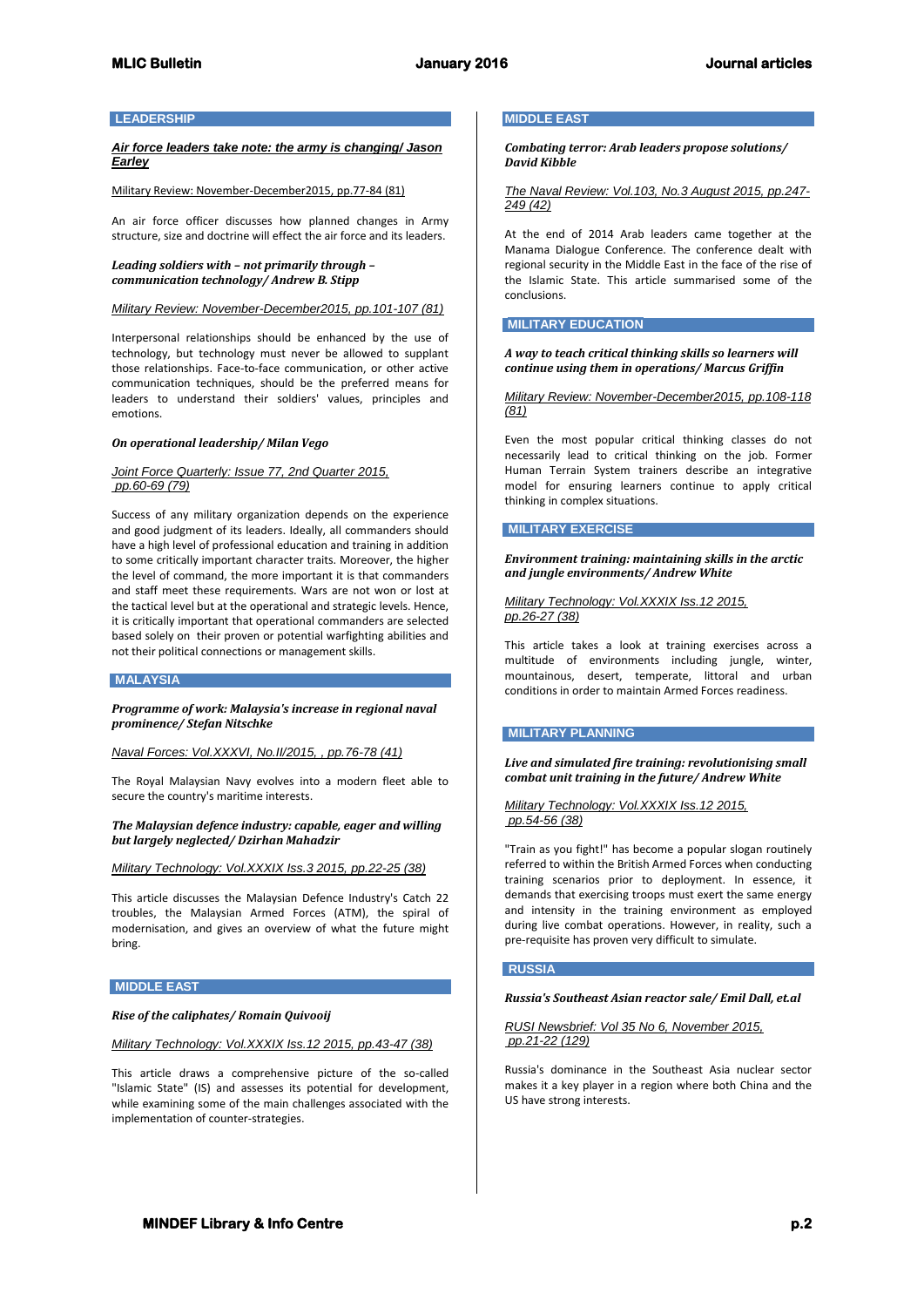### **SECURITY**

### *Drug interdiction/ Andrew White*

## *Military Technology: Vol.XXXIX Iss.4 2015, pp.13-17 (38)*

This article takes a look at a myriad of operations, strategies and technologies in the contemporary counter-narcotics trafficking environment - from cocaine shipments in the Caribbean basin to opium trails in the Afghanistan highlands.

#### **SOUTH CHINA SEA**

#### *The South China Sea/ Mikael Weissmann*

### *Asian Survey: Vol.55 No.3 May/June 2015, pp.596-617 (12)*

This article demonstrates transformations that have taken place in the South China Sea between 1991 and 2007. It suggests that though the transformations have weakened, it is seen that a major armed conflict is still highly unlikely.

## **SOUTH CHINA SEA**

### *Managing territorial disputes: the South China Sea/ Herman Joseph S. Kraft*

#### *The Indonesian Quarterly: Vol 43 No 2, Second Quarter 2015, pp. 138-149 (30)*

This article takes a look at the South China Sea disputes and explores the factors that have contributed to the intensifying situation there and the prospects for their further escalation – by considering the emergence of China as a dominant regional power, and the potential involvement of other major powers particularly the United States. It also explores the prospects of how the territorial disputes in the South China Sea can be managed in order to reduce the likelihood that these can spiral downwards into crisis and even conflict.

#### *The US rebalance and Southeast Asia/ Sheldon W. Simon*

#### *Asian Survey: Vol.55 No.3 May/June 2015, pp.572-595 (12)*

This articles assesses views from the Southeast Asia perspective on the US rebalance which includes reactions towards US military deployments, military assistance to partners, and support for Southeast Asian diplomacy on South China Sea conflicts.

### **TERRORISM**

### *Recruiting by terrorist groups: children and teenagers/ Priscilla Thorn*

*The Journal of Counterterrorism & Homeland Security International: Summer, Vol.21 No.2 2015, pp.14-19 (29)*

In this article, the author observes that children and teenagers are an ideal fit to aid in terrorist groups or organizations. Youth help alleviate staffing issues, address technological advances, slip under the radar when needed, are easier to manipulate, and enhance the impact a terroristic act could make on the general public.

#### **TERRORISM**

## *Regional threat watch/ Matthew Henman, et.al*

*Intersec: November/December 2015, pp.6-11 (69)*

A collective of short articles highlighting the recent actions of some of the major terrorist groups over the last few months; considering what the future holds for countries in the APAC region; as well as evaluating the future threats that the year 2016 ahead holds.

#### **THAILAND**

*Royal Thai Navy submarine ambitions: a study in realism/ Mark Farrer*

*Defence Review Asia: Nov 2015 Vol. 9 No. 7, pp.22-23 (146)*

With Thailand's relative complex military acquisitions, this article talks about the reactions Thailand is getting regarding its ambition to acquire new submarines for its Navy.

## **TRANSNATIONAL CRIME**

*Using technology to tackle human trafficking/ Paul Stokes*

*Intersec: November/December 2015, pp.22 (69)*

This article discusses the role that technology can play in the fight against human trafficking.

## **UNITED STATES**

*Arming the troops: a look at seven pieces of new combat gear for US soldiers/ John Antal*

#### *Military Technology: Vol XXXIX Issue 10, 2015, pp.24-29 (38)*

This article takes a looks at seven US Army pieces of kit, some established and some emerging that will sharpen the ability of the infantry to create overmatch at the tactical edge of combat.

## *The United States army's secret to success/ Jonathan Bissell, et.al*

### *Military Review: November-December2015, pp.85-91 (81)*

Much of the success of the US Army is attributable to effective employment of its career noncommissioned officers. Encouraging foreign nations to adopt US Army techniques for developing and using an NCO corps may be an essential component for their militaries' success.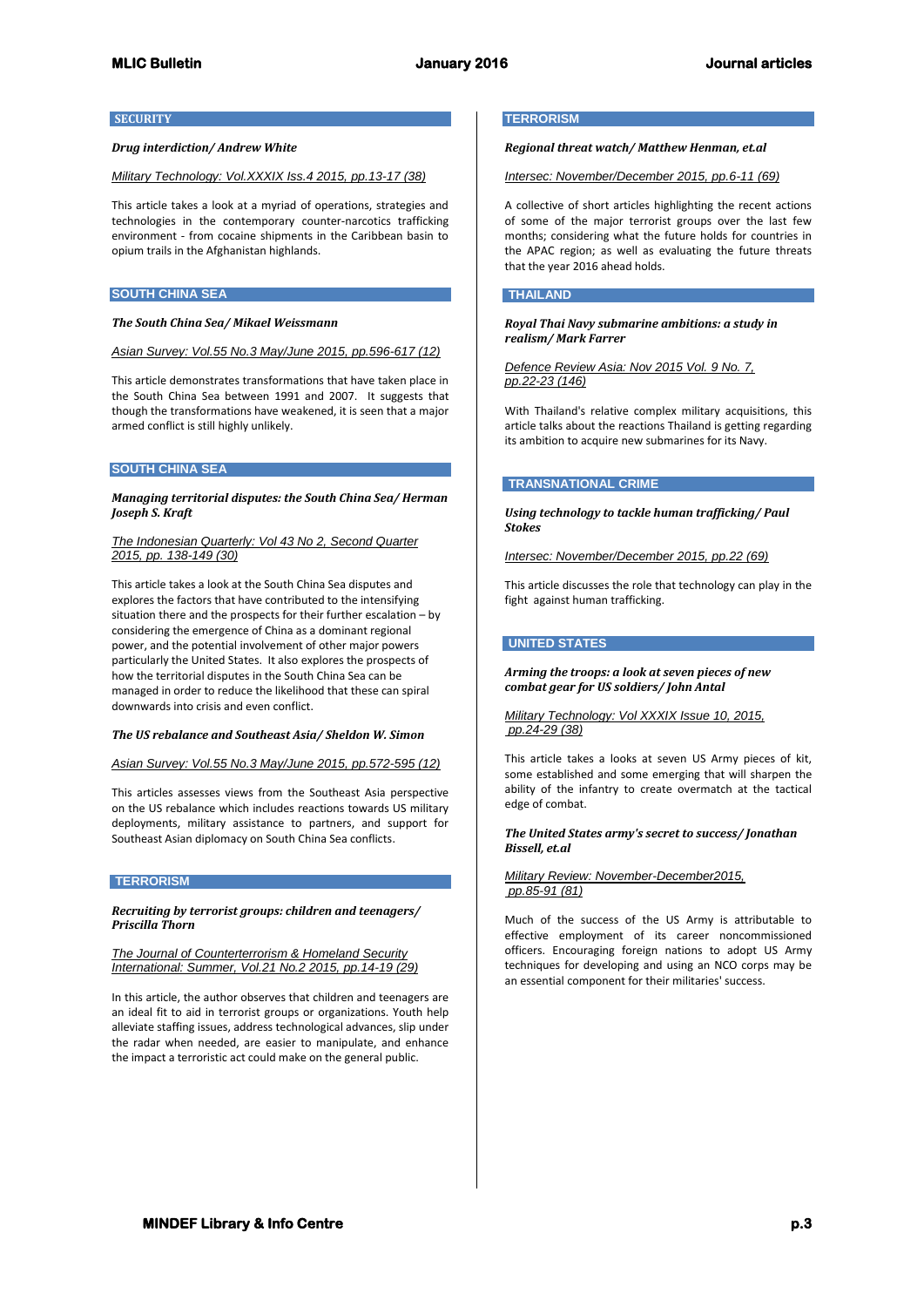# **UNITED STATES**

*Learning from the past, looking to the future/ Mtthew Morton*

*Parameters The US Army War College Quarterly: Vol 45 No 1, Spring 2015, pp.55-67 (83)*

This article offers a framework to aid uniformed strategic leaders in reflecting on the last decade of conflict. This framework takes into account emerging historiography, time-tested military theory and a holistic understanding of military history to help prepare officers to offer strategic advice in the future.

#### *Military innovation and military culture/ Andrew Hill*

*Parameters The US Army War College Quarterly: Vol 45 No 1, Spring 2015, pp.85-98 (83)*

This article examines the significance of culture as a moderator of innovation, and criticizes monolithic accounts of military resistance to innovation. It then describes a dimension of military culture focused on the concept of the ideal combatant, and how that concept relates to innovation. Military culture can be improved by: 1) engineering the competitive context for innovation, and 2) creating career paths in which new kinds of personnel have a means of advancing, while preserving enduring organizational levels.

### *At war with social theory: instrumental and communicative action in US military doctrine during the war on terror/ Stephen Pampinella*

### *Small Wars & Insurgencies: Vol 26 No 5, October 2015, pp.721-743 (97)*

In this article, the author makes a comparison theories of intrumental and communicative action to US doctrine for operational design, stability operations and counterinsurgency. He argues that the people were treated as an object to be manipulated for the achievement of pre-determined selfinterested strategic goals rather than members of a community that jointly designs operations to fulfill shared objectives. However, he pointed out that US doctrine does contain communicative elements that, if prioritized, would better support humanitarian and state-building subordinated in the War on Terror.

## **UNMANNED AERIAL VEHICLES**

*Countering the unmanned aircraft systems threat/ Matthew T. Tedesco*

#### *Military Review: November-December2015, pp.64-69 (81*)

The joint force needs a systematic approach to counter unmanned aircraft systems. How can it ensure the services are adequately trained, equipped and organized to defend against this increasing threat? In this article, six recommendations are provided.

#### *Drones, honor and war/ Cora Sol Goldstein*

### *Military Review: November-December2015, pp.70-76 (81)*

Violence in war is often deemed acceptable and even honorable when direct confrontation is involved, and when opposing forces are assumed to share equivalent risks. Accordingly, some consider the use of drones in warfare as dishonorable and cowardly.

*All journal articles listed in this bulletin are available at MINDEF Library & Info Centre*

\_\_\_\_\_\_\_\_\_\_\_\_\_\_\_\_\_\_\_\_\_\_\_\_\_\_\_\_\_\_\_\_\_\_\_\_\_\_\_\_\_

*MINDEF Library & Info Centre Block 232, Bolkiah Garrison Ministry of Defence BB3510 NEGARA BRUNEI DARUSSALAM*

*Tel: +673 2385588 e-mail: library@mindef.gov.bn*